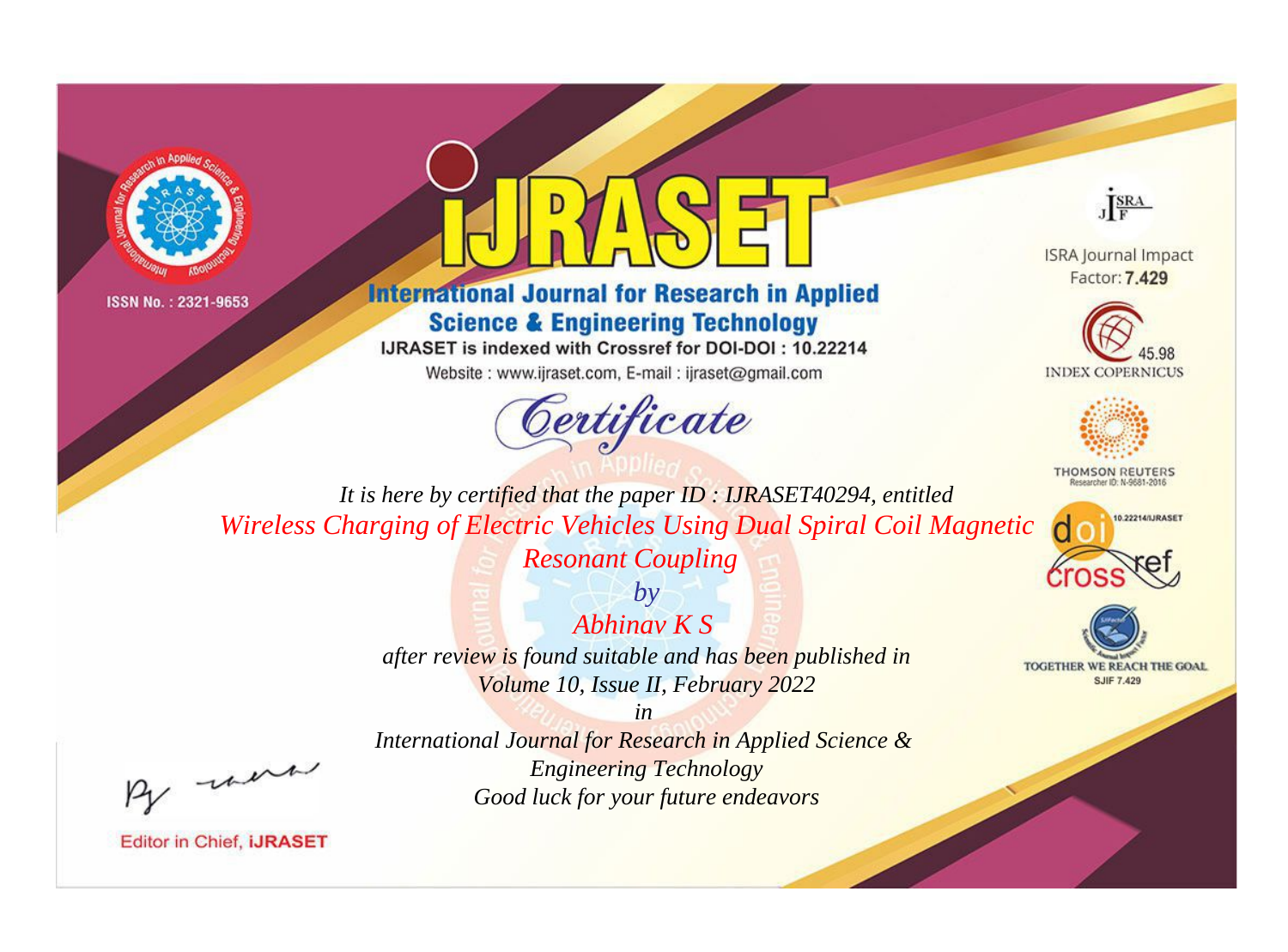



# **International Journal for Research in Applied Science & Engineering Technology**

IJRASET is indexed with Crossref for DOI-DOI: 10.22214

Website: www.ijraset.com, E-mail: ijraset@gmail.com



JERA

**ISRA Journal Impact** Factor: 7.429





**THOMSON REUTERS** 



TOGETHER WE REACH THE GOAL **SJIF 7.429** 

*It is here by certified that the paper ID : IJRASET40294, entitled Wireless Charging of Electric Vehicles Using Dual Spiral Coil Magnetic* 

*Resonant Coupling*

*by Shivaprakash S after review is found suitable and has been published in Volume 10, Issue II, February 2022*

*in International Journal for Research in Applied Science & Engineering Technology Good luck for your future endeavors*

, un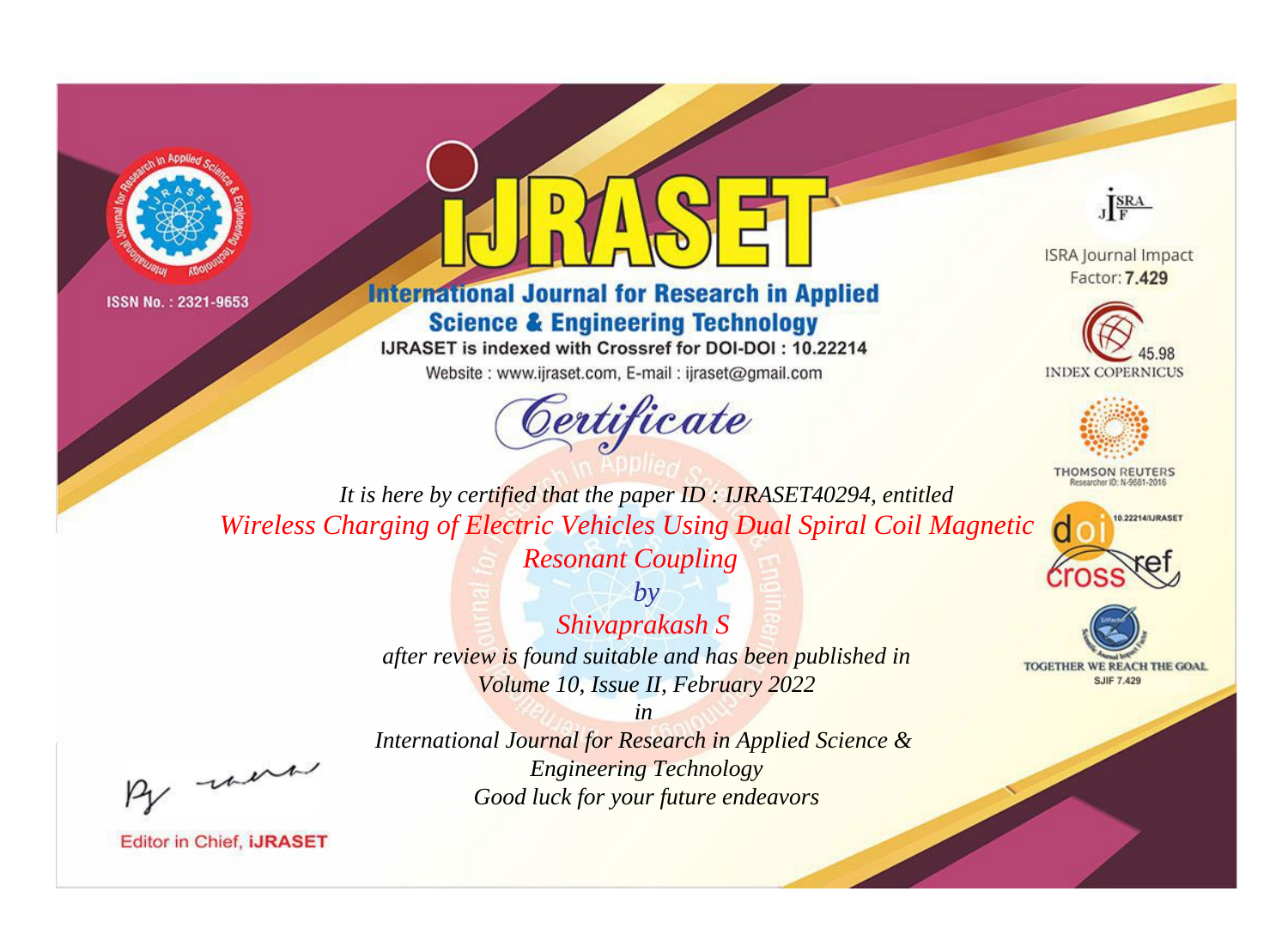



# **International Journal for Research in Applied Science & Engineering Technology**

IJRASET is indexed with Crossref for DOI-DOI: 10.22214

Website: www.ijraset.com, E-mail: ijraset@gmail.com



JERA

**ISRA Journal Impact** Factor: 7.429





**THOMSON REUTERS** 



TOGETHER WE REACH THE GOAL **SJIF 7.429** 

*It is here by certified that the paper ID : IJRASET40294, entitled Wireless Charging of Electric Vehicles Using Dual Spiral Coil Magnetic* 

*Resonant Coupling*

*by Abhinav Saxena after review is found suitable and has been published in Volume 10, Issue II, February 2022*

*in International Journal for Research in Applied Science & Engineering Technology Good luck for your future endeavors*

, un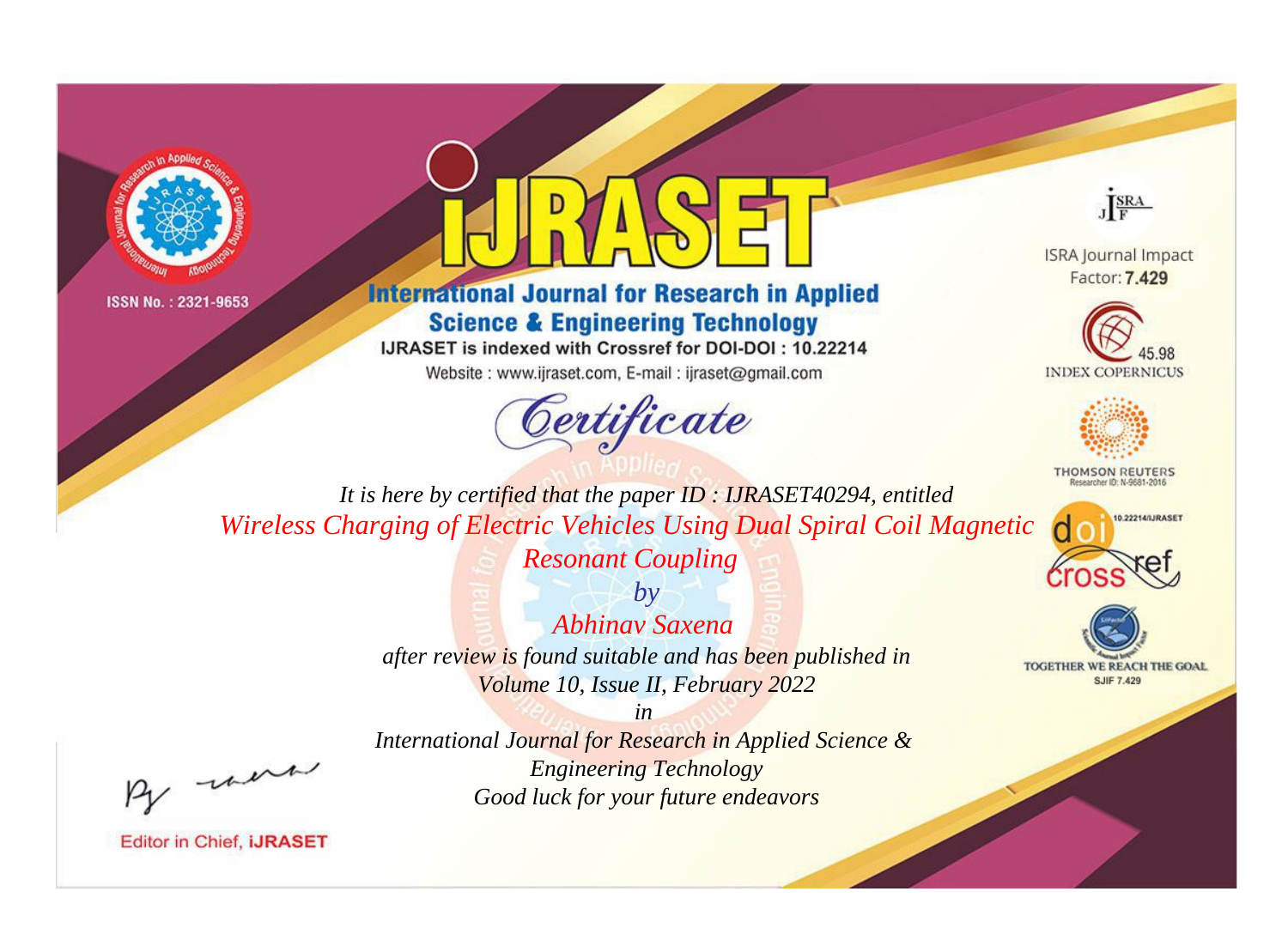



# **International Journal for Research in Applied Science & Engineering Technology**

IJRASET is indexed with Crossref for DOI-DOI: 10.22214

Website: www.ijraset.com, E-mail: ijraset@gmail.com



JERA

**ISRA Journal Impact** Factor: 7.429





**THOMSON REUTERS** 



TOGETHER WE REACH THE GOAL **SJIF 7.429** 

*It is here by certified that the paper ID : IJRASET40294, entitled Wireless Charging of Electric Vehicles Using Dual Spiral Coil Magnetic* 

*Resonant Coupling*

*Akshay P K after review is found suitable and has been published in Volume 10, Issue II, February 2022*

*by*

*in International Journal for Research in Applied Science & Engineering Technology Good luck for your future endeavors*

, un